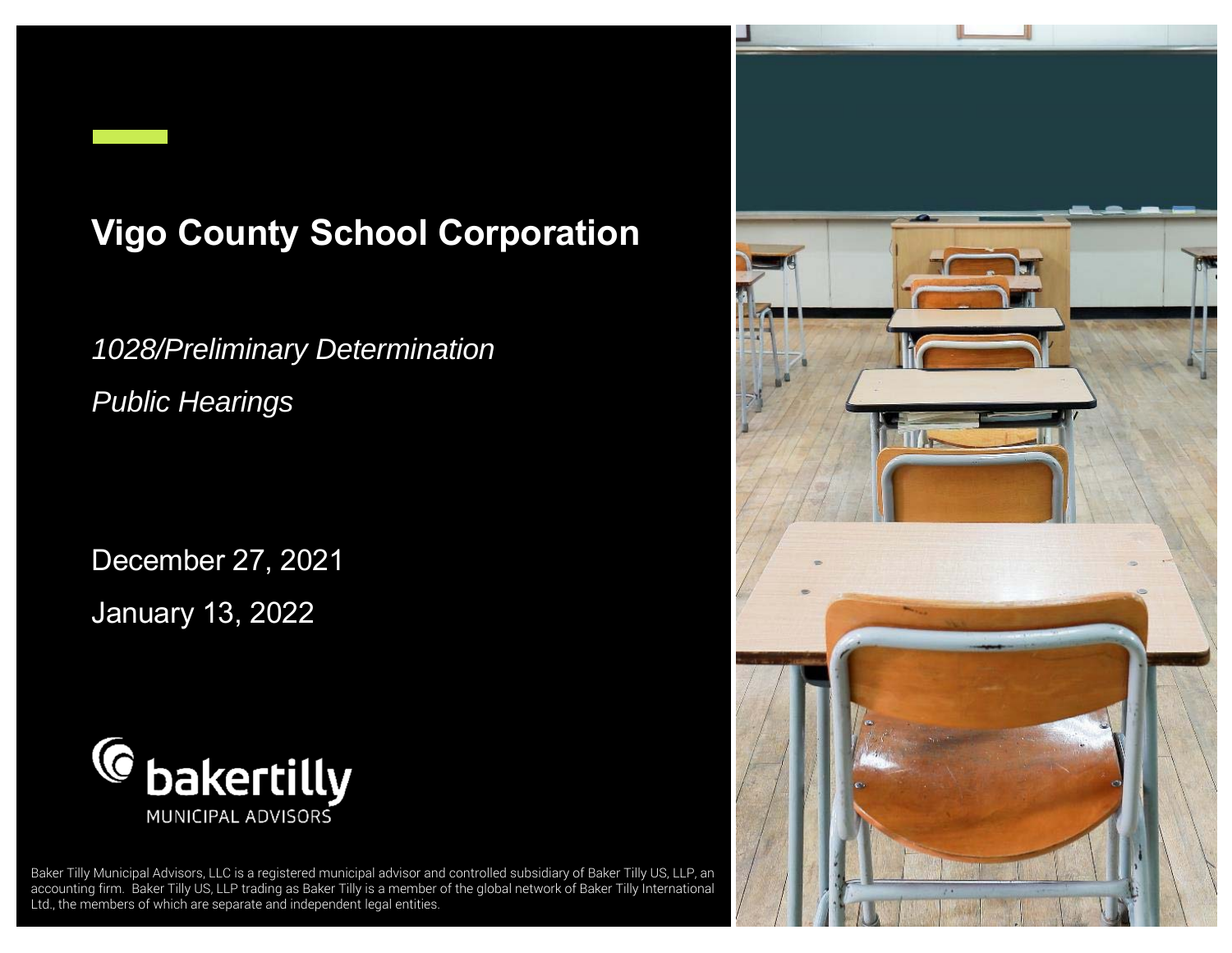

#### **VIGO COUNTY SCHOOL CORPORATION**

## **SUMMARY OF PROPOSED FINANCING INFORMATION**

#### **PROPOSED 2022 HIGH SCHOOL SAFETY, SECURITY, INFRASTRUCTURE, REPLACEMENT AND RESTORATION PROJECT**

| Description:                                                                       | <b>Reconstruct Three High Schools</b>   |  |
|------------------------------------------------------------------------------------|-----------------------------------------|--|
| <b>Assumed Approvals:</b>                                                          | Capital Referendum Approved in May 2022 |  |
| <b>Maximum Borrowing Amount:</b>                                                   | \$261,790,000                           |  |
| Estimated Proceeds Available for Project(s) (1):                                   | \$260,000,000                           |  |
| Maximum Repayment Term:                                                            | 20 Years per Series                     |  |
| Maximum Term of Lease:                                                             | 22 Years                                |  |
| Estimated Interest Expense (2):                                                    | \$89,339,122                            |  |
| Maximum Annual Lease Rental Payment:                                               | \$19,074,000                            |  |
| Estimated Maximum Referendum Debt Service Tax Rate Associated with Project(s) (3): | \$0.4182                                |  |
| Estimated Increase Above Current Operating Referendum Tax Rate (4):                | \$0.2560                                |  |

(1) Reflects estimated project costs, per Fanning Howey.

(2) Based upon estimated interest rates ranging from 1.60% to 3.70%.

<sup>(3)</sup> Referendum Debt Service tax rates based upon the 2022 certified referendum assessed valuation for the School Corporation of \$4,333,213,063, per the DLGF. Assumes <sup>a</sup> license excise/financial institutions tax factor of 5.0%. Per \$100 of net assessed value.

<sup>(4)</sup> Assumes the operating referendum tax rate of \$0.1622 is levied through 2024 and discontinued in 2025 and beyond.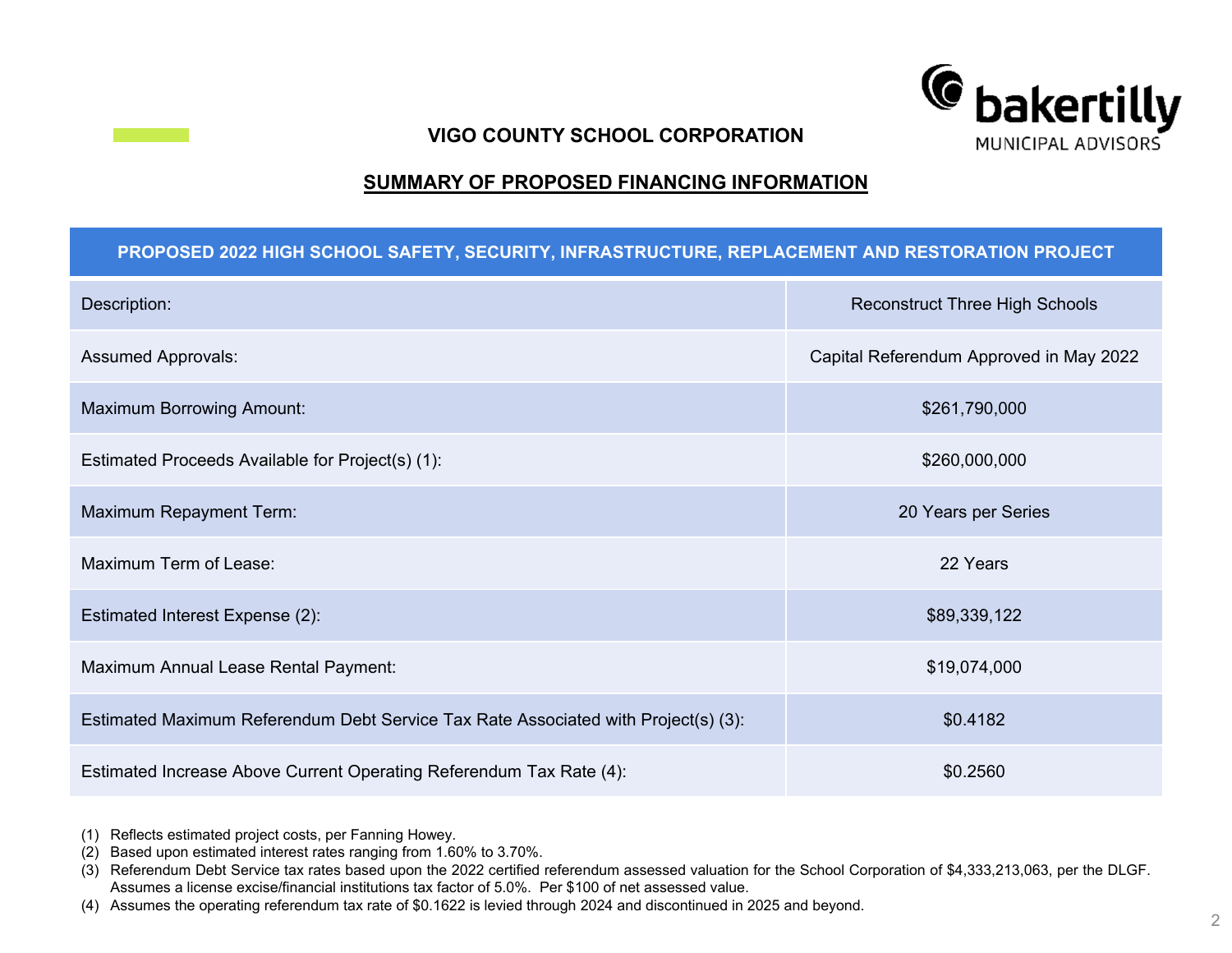

# **VIGO COUNTY SCHOOL CORPORATION**

# **CHART OF ESTIMATED DEBT SERVICE & REFERENDUM TAX RATES** *(Assumes a \$261,790,000\* Capital Referendum approved in May 2022)*



#### Notes:

- •Tax rates per \$100 of net assessed valuation.
- Debt Service tax rates based upon the 2022 certified net assessed valuation for the School Corporation of \$4,053,198,930, per the DLGF, with no assumed growth in 2023 or thereafter. Assumes <sup>a</sup> license excise/financial institutions tax factor of 7.469%.
- Debt Service Future Capacity assumes the 2022 Debt Service tax rate of \$0.2187, per the 2022 1782 Notice, is maintained through 2042 to address ongoing capital needs of the School Corporation.
- •Referendum – Operating assumes the operating referendum tax rate of \$0.1622 is levied through 2024 and discontinued in 2025 and beyond.
- • Referendum – Debt Service tax rates based upon the 2022 certified referendum assessed valuation for the School Corporation of \$4,333,213,063, per the DLGF, with no assumed growth in 2023 or thereafter. Assumes <sup>a</sup> license excise/financial institutions tax factor of 5.0%.
- •Does not include the School Corporation's Operations tax rate.

 $*$ Reflects estimated project costs, as prepared by Fanning Howey, plus estimated costs of financing.